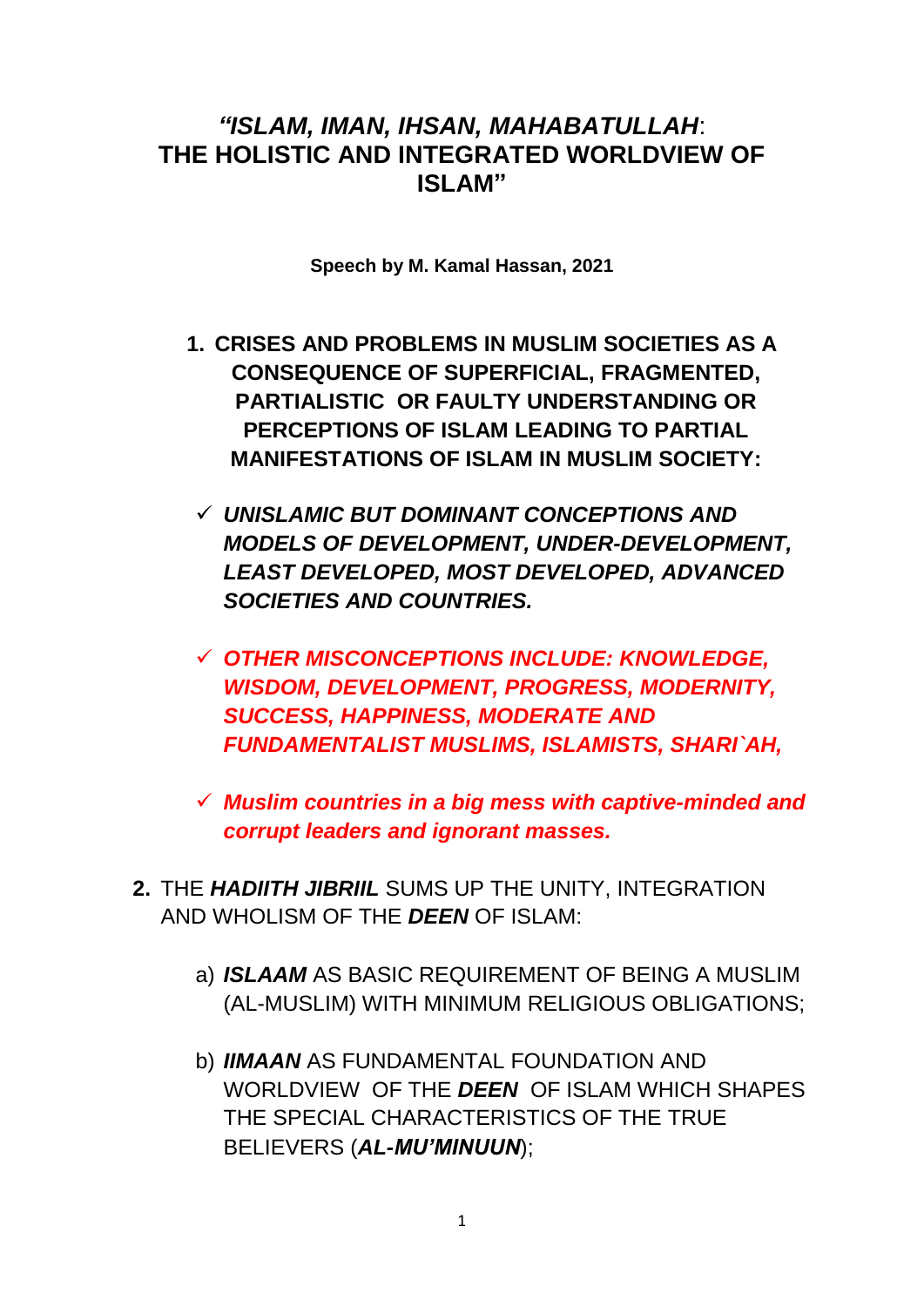**Then he (the man) said, "Inform me about Ihsan." He (the Messenger of Allah) answered, "It is that you should serve Allah as though you could see Him, for though you cannot see Him yet (know that) He sees you."**

#### c) *IHSAAN* AS THE HIGHER SPIRITUAL CONSCIOUSNESS AND CONSTANT GOD-AWARENESS OF THE TRUE BELIEVERS OR THE SINCERE SERVANTS OF ALLAH;

**Quotation from Hadith of Jibreel A.S. [part 111] - Quran Academy (https: //quranacademy.io. 12 May 2018)** 

**What is Ihsan?**

**Ihsan is an extremely comprehensive term that includes all acts of goodness towards others. It encompasses dealing with others in a goodly manner, perfecting something and doing it with excellence in order to please Allah, giving your best to people around you, fulfilling your duty as a good slave to Allah and a good person to His creation and so on and so forth. Doing acts of goodness include using your wealth, knowledge, position and body to do good to others. In short, a person with ihsan does no harm to himself or others through his deeds/words/actions.**

**Have You Achieved Ihsan?**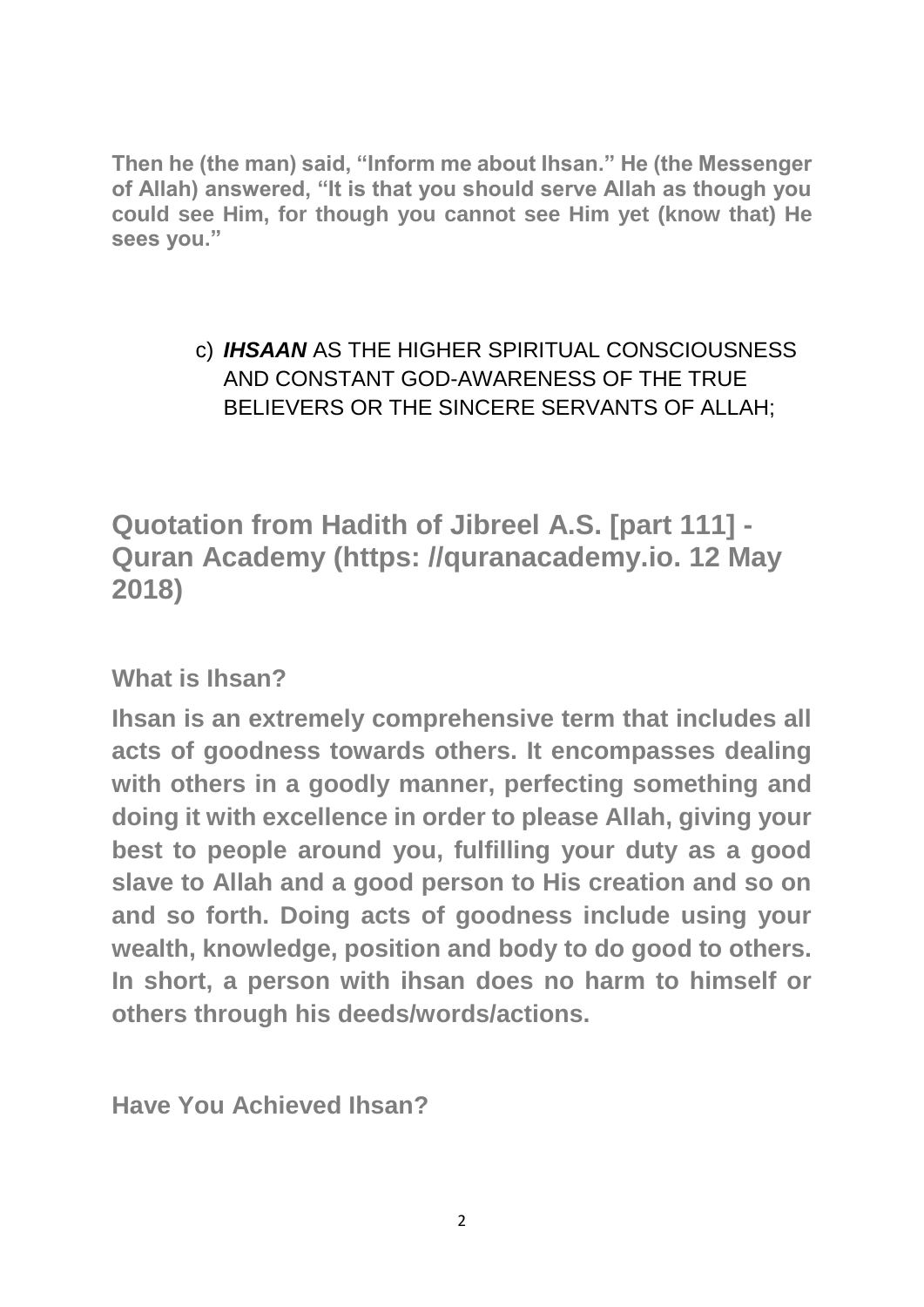**One of the easiest ways to know if you achieved this high level of ihsan is to assess yourself in your worldly and religious dealings. Examples include (but not limited to):**

- **Do you always bring Allah into the equation when you talk to people, deal with them, work for them or care for them?**
- **Do you constantly remind yourself that Allah is watching and therefore, you have to be nothing short of excellent in your dealings?**
- **Is your heart thinking about pleasing Allah all the time?**
- **Are you trying to please the people (rather than pleasing Allah)?**
- **Do we crave to perform acts of worship and find delight while doing so?**
- **Do you anxiously desire to get closer to Allah?**
- **Are you careful about not oppressing people through your words/deeds/actions?**

### **How Are People with Ihsan Different From the Rest of the Pack?**

In this hadith, our Prophet highlights two levels of ihsan, with one being higher than the other.

## **The higher one is:**

*"It is that you should serve Allah as though you could see Him…"*

**People with ihsan, known as "***muhsineen***", achieve a very lofty status when they do acts of worship as if they could see Allah. These are known as "***al-mushaahadah***", the**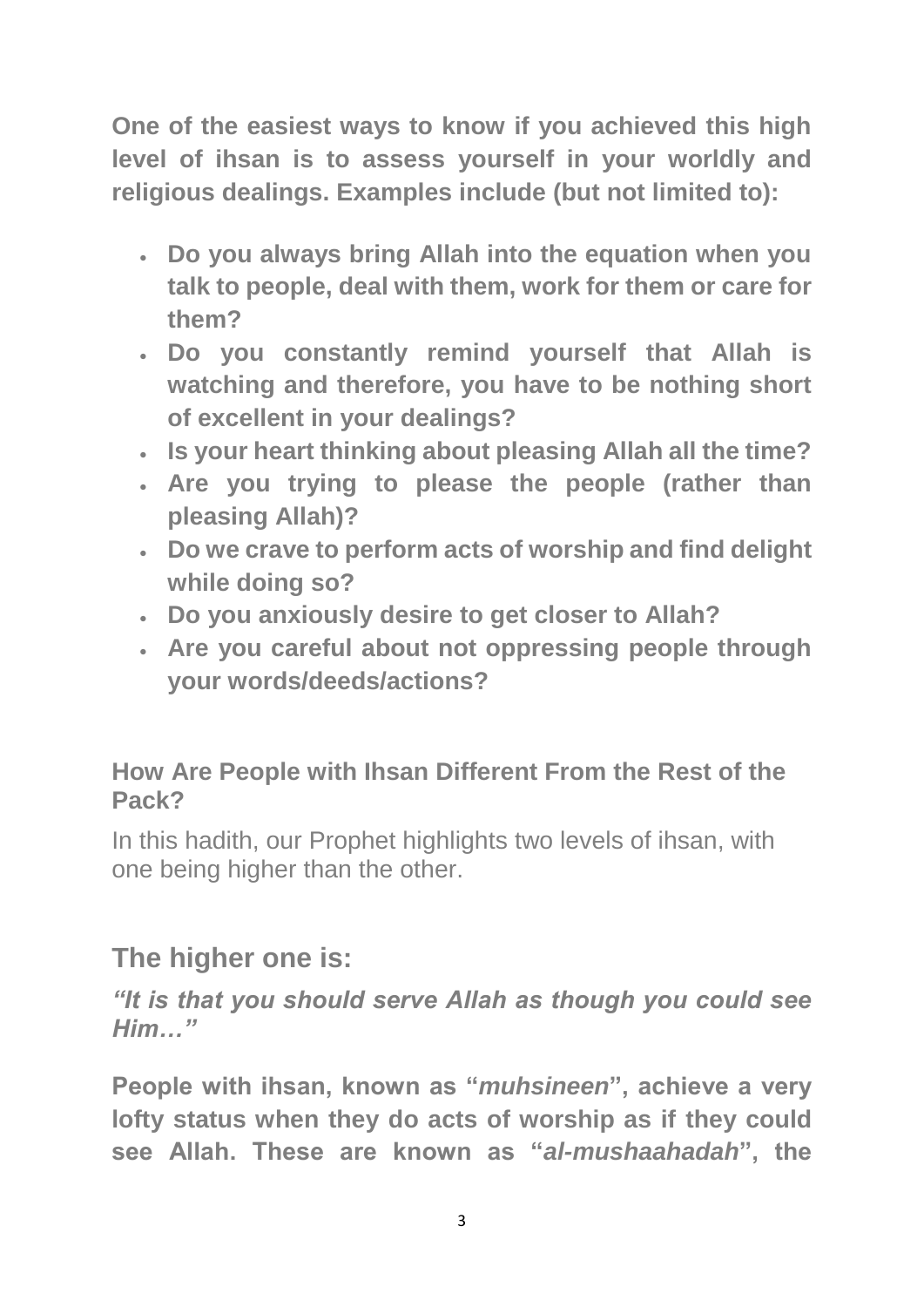**personal witnesses. They can feel the presence of Allah in their heart. [Please note, no one can literally see Allah in this life.] Their hearts and minds are vigilant and in tune with every single word they utter in salah because they feel a powerful presence of Allah while performing acts of worship, therefore, they will be shy to do anything that doesn't please Allah.**

# **The lower one is:**

If you cannot reach that level of ihsan, then the Prophet says *"…though you cannot see Him, yet (know that) He sees you."*

**This level of ihsan is equally important too, because, when you realize and understand that Allah sees every single thing you and your behavior towards others around you, you will automatically question yourself when you know you're overstepping the line or are violating someone else's rights. These people are known as "***al-muraaqabah***" (the level of one who is being watched or observed).**

## **THE SIGNS OF THE HOUR**

d) *AMAARAAT AL-SAA`AH* AS PART OF **THE RELIGIOUS KNOWLEDGE OF BELIEVERS**, THE ESCHATOLOGY OF ISLAM; TO INSTIL IN THE MIND OF BELIEVERS THAT:

**In continuation with the hadith….**

*He (Jibreel AS) said, "Inform me about the Hour." He (the Messenger of Allah) said, "About that, the one questioned*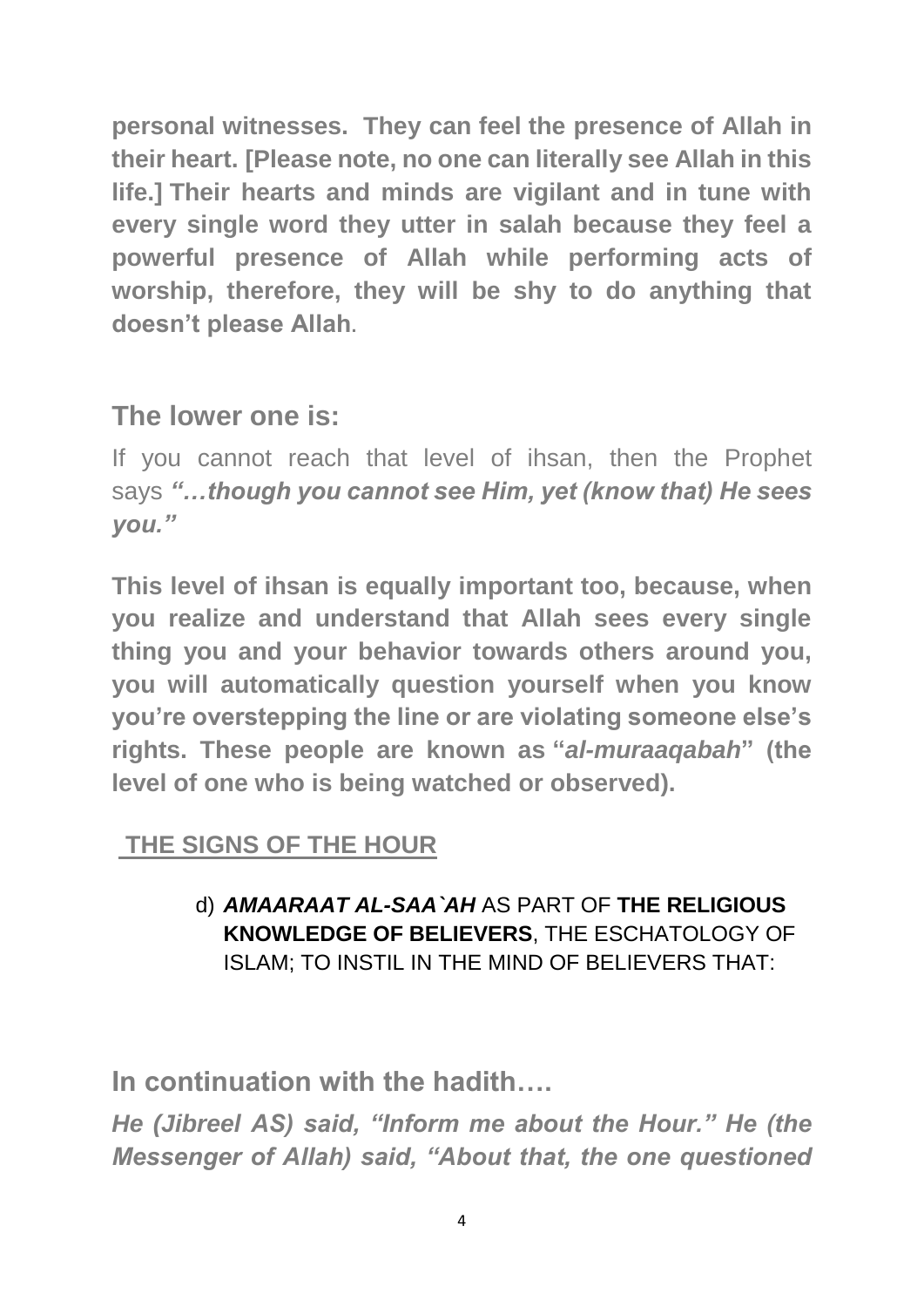*knows no more than the questioner." So he said, "Well, inform me about the signs thereof." He said, "They are that the slave-girl will give birth to her mistress, that you will see the barefooted, naked, destitute, the herdsmen of the sheep (competing with each other) in raising lofty buildings." Thereupon the man went off. I waited a while, and then he (the Messenger of Allah) said, "O Umar, do you know who that questioner was?" I replied, "Allah and His Messenger know better." He said, "That was Jibril (the Angel Gabriel). He came to teach you your religion.""*

# *Inform Me about the Hour*

**This knowledge is known only to Allah, so anyone claiming to know when it's going to happen has lied. The purpose of this question was to put an end to people's constant questioning about when the Day would occur.**

*So he said, "Well, inform me about the signs thereof."….*

*"The slave girl gives birth to her mistress:"*

**According to Ibn Hajr, there are four opinions to explains this:**

**1. Al-Khattaabi says Islam will spread and dominate the lands of the disbelievers and take their inhabitants as salves. A man will have a child through a slave girl, then, the child will be like her master because he/she is the child of the master. An-Nawawi says this is the opinion of the majority of scholars. This opinion is slightly problematic. Ibn Hajr says these things existed during the time of the Prophet (pbuh). Another**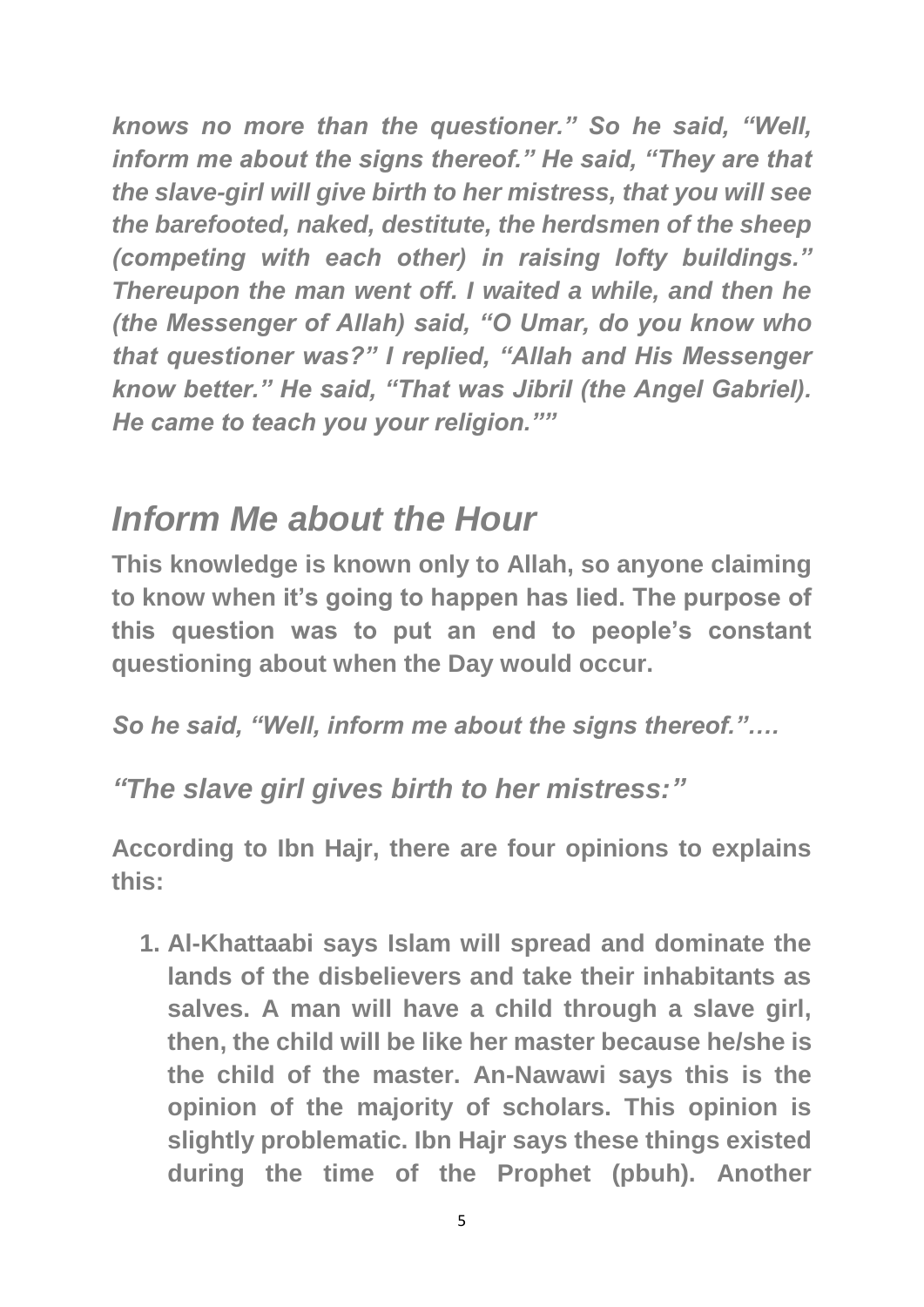**interpretation says a woman will give birth to a child who ends up being the king of the land and would later buy his own mother who was a slave out of ignorance or knowingly, to use her as a servant.**

- **2. Slave girls who give birth to the owner's children will be sold by the owners. With excessive selling, the woman's own son will buy her later and realize that it is her mother.**
- **3. A woman gives birth to a child by committing adultery or fornication. Then, the mother is sold until her own child buys her.**
- **4. The children will disobey their mother and end up treating them like a salve, showing disdain. Ibn Hajr prefers this point of view.**

*"…the barefooted, naked, destitute, the herdsmen of the sheep (competing with each other) in raising lofty buildings…"*

**Al Qurtubi says:**

- **The affairs will be turned upside down.**
- **The Bedouins will take over through force.**
- **Those not qualified to be in charge will be running the affairs.**
- **They will be in control of wealth but will not deal with it properly leading to extravagance.**
- **After having wealth in their hands, their only concern will be to compete in building tall buildings and boast about it.**

## *1. THE LAST HOUR IS NOT TOO FAR AWAY,*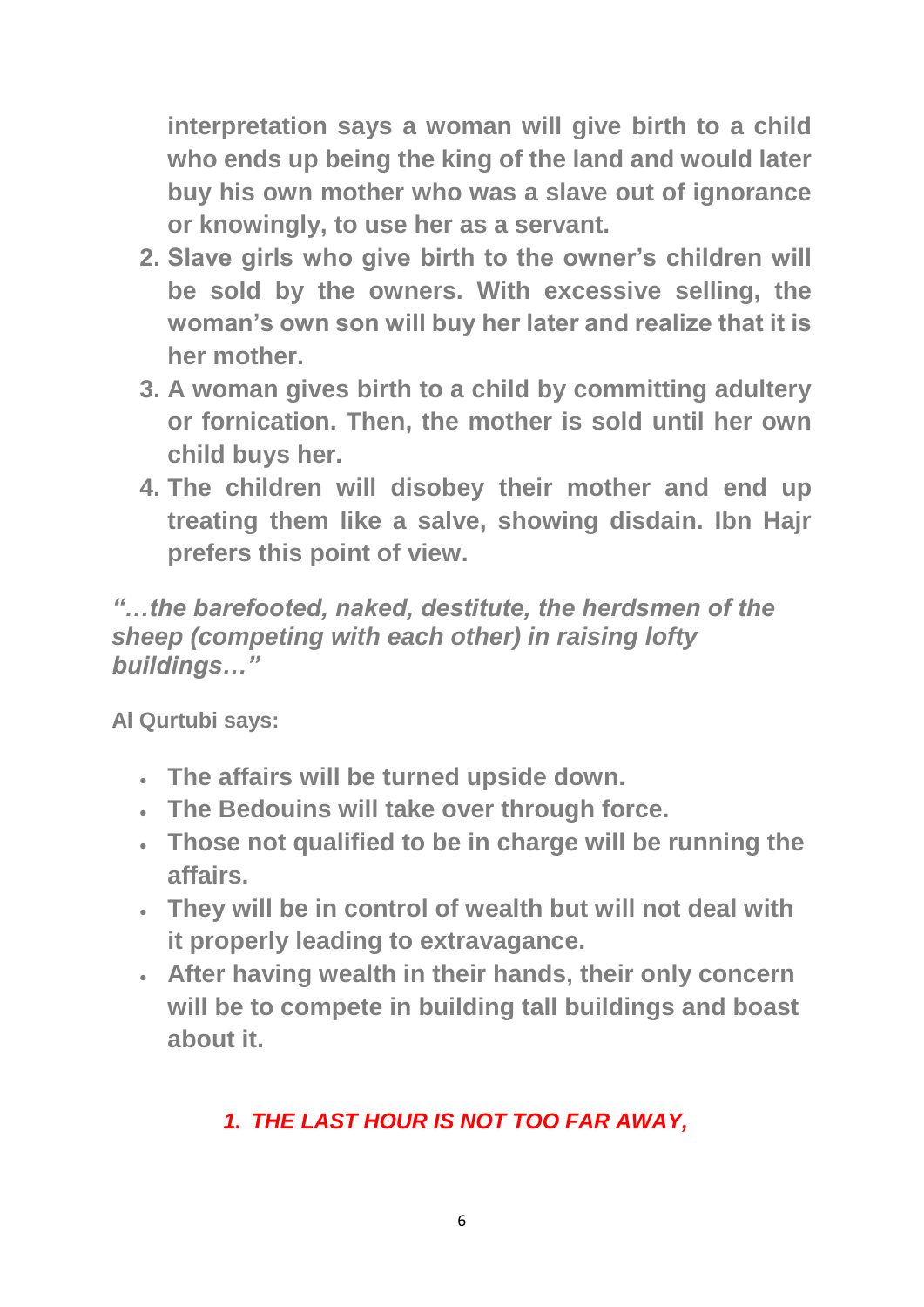- *2. THE SYMPTOMS OF FITNAH OR AFFLICTIONS ARE PART AND PARCEL OF HUMAN SOCIETY IN THE AAKHIR AL-ZAMAAN.*
- **3.** *THE NEED TO REMAIN STEADFAST AND CONSISTENT IN IIMAAN.*

#### **3***.MAHABBATU'LLAAH*

**3.1.It is a necessary condition of the true Believers: from Obedience to Love.**

**3.2.It is lacking in the lives of many Muslims and Muslim societies, because of emphasis on Rituals or Mere Obedience.**

**3.3.It is the opposite of** *Hubbu'd-Dunyaa* **and** *Karahiyyatu'l-Maut* **which are the main reasons why Muslims are being oppressed, persecuted, threatened and made targets of global hatred (Islamophobia) and conspiracy of global** *KUFR* **and**  *SHIRK.*

عَنْ ثَوْبَانَ قَالَ قَالَ رَسُولُ النَّهِ صَلَّى اللهُ عَلَيْهِ وَسَلَّمَ يُوشِكُ الْأُمَمُ أَنْ **َ**  تَذَاعَى عَلَيْكُمْ كَمَا تَذَاعَى الْأَكَلَةُ إِلَى قَصْعَتِهَا فَقَالَ قَائِلٌ وَمِنْ قِلَّةٍ نَحْنُ  يَوْمَئِذٍ قَالَ بَلْ أَنْتُمْ يَوْمَئِذٍ كَثِيرٌ وَلَكِنَّكُمْ غُثَّاعٌ كَغُثَّاعِ السَّيْلِ وَلَيَنْزَ عَنَّ اللَّهُ **ه ه** مِنْ صِنُدُورِ عَدُوِّكُمُ الْمَهَابَةَ مِنْكُمْ وَلَيَقْذِفَنَّ اللَّهُ فِي قُلُوبِكُمُ الْوَهْنَ فَقَالَ **ِ ه**  قَائِلٌ يَا رَسُولَ اللَّهِ وَمَا الْوَهْنُ قَالَ حُبُّ الدُّنْيَا وَكَرَاهِيَةُ الْمَوْتِ  **ُّ** 

**Thawban reported: The Messenger of Allah, peace and blessings be upon him, said, "Soon the nations will be summoned to you just like one is invited to a feast." It was said, "Will we be few in that day?"**